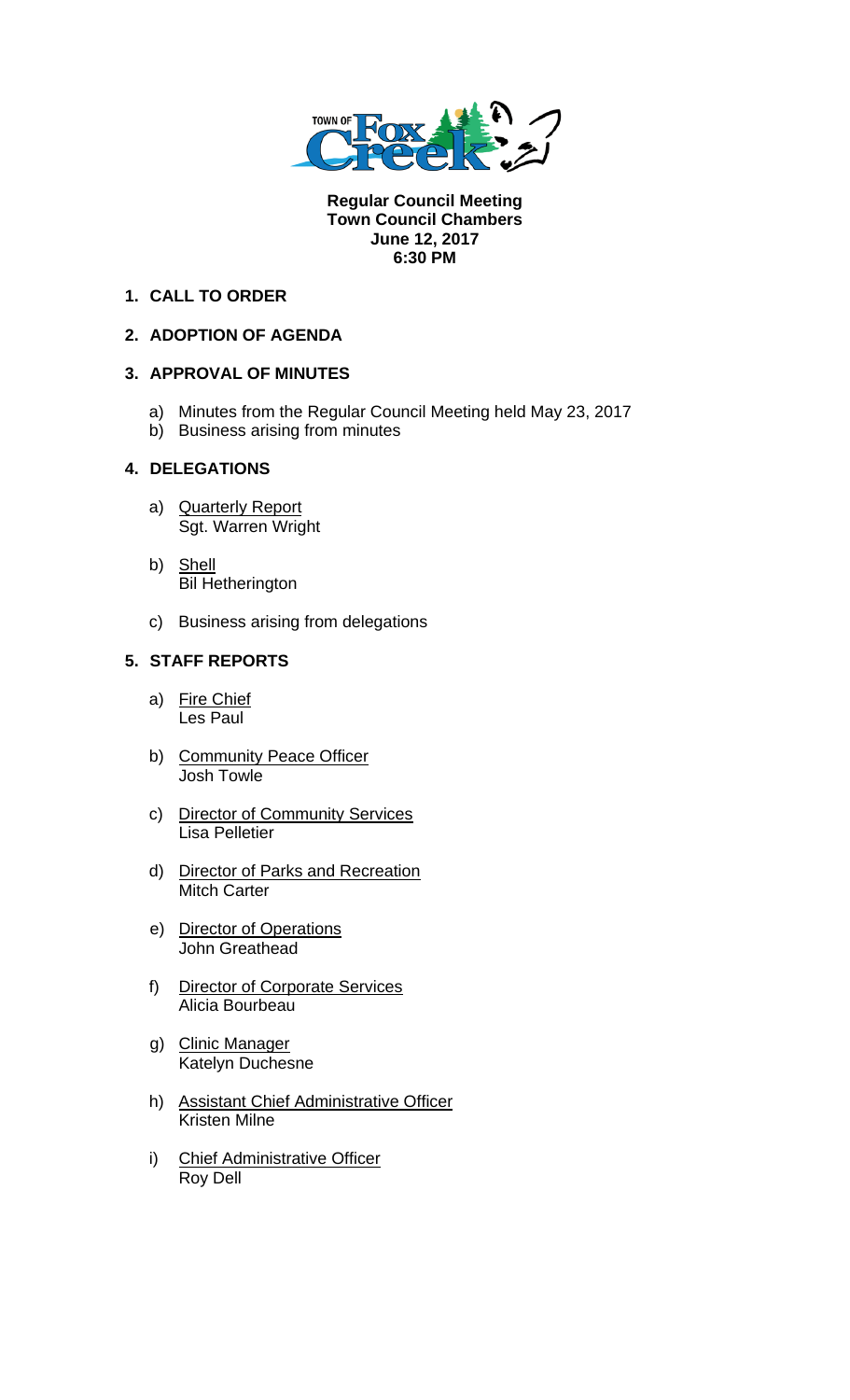## **6. BYLAWS / POLICIES**

- a) Bylaw 793-2017 Operating Line Borrowing Bylaw Alicia Bourbeau, Director of Corporate Services
- b) Bylaw 794-2017 Fire Hall Borrowing Bylaw Alicia Bourbeau, Director of Corporate Services
- c) Bylaw 795-2017 Multi-Use Borrowing Bylaw Alicia Bourbeau, Director of Corporate Services
- d) Social Media Policy Kristen Milne, Assistant Chief Administrative Officer

## **7. ACCOUNTS PAYABLE**

a) Account Payables – For Period Ending June 7, 2017 Alicia Bourbeau, Director of Corporate Services

# **8. OLD BUSINESS**

a) Request for Decision – Town Entrance Signs Kristen Milne, Assistant Chief Administrative Officer

#### **9. NEW BUSINESS**

- a) Request for Decision Summer Council Schedule Roy Dell, Chief Administrative Officer
- b) Request for Decision Weed Inspection for the Town of Fox Creek Mitch Carter, Director of Parks and Recreation
- c) Fox Creek Waterworks System Application No.008-696 Roy Dell, Chief Administrative Officer

## **10. COUNCIL'S REPORTS**

## **11. REPORTS AND CORRESPONDENCE FOR INFORMATION**

- a) Council Calendar Report for Information
- b) Letter from Minister Shaye Anderson Letter for Correspondence
- c) Letter from Minister Shaye Anderson, Fire Services Exemplary Service Aware – Paul Marinus – Letter for Correspondence
- d) Peace Library System, 2016 Annual Report Report for Information
- e) Alberta Recreation and Parks Association, Annual Conference Letter of Correspondence.
- f) TransCanada Resthaven Receipt Meter Station Expansion Letter of Information.
- g) AG for Life Letter for Information
- h) Canadian Union of Postal Workers Letter of Correspondence.

## **12. MOTION REVIEW**

a) Review of 2017 Council Motions Roy Dell, Chief Administrative Officer

#### **13. COUNCIL HIGHLIGHTS**